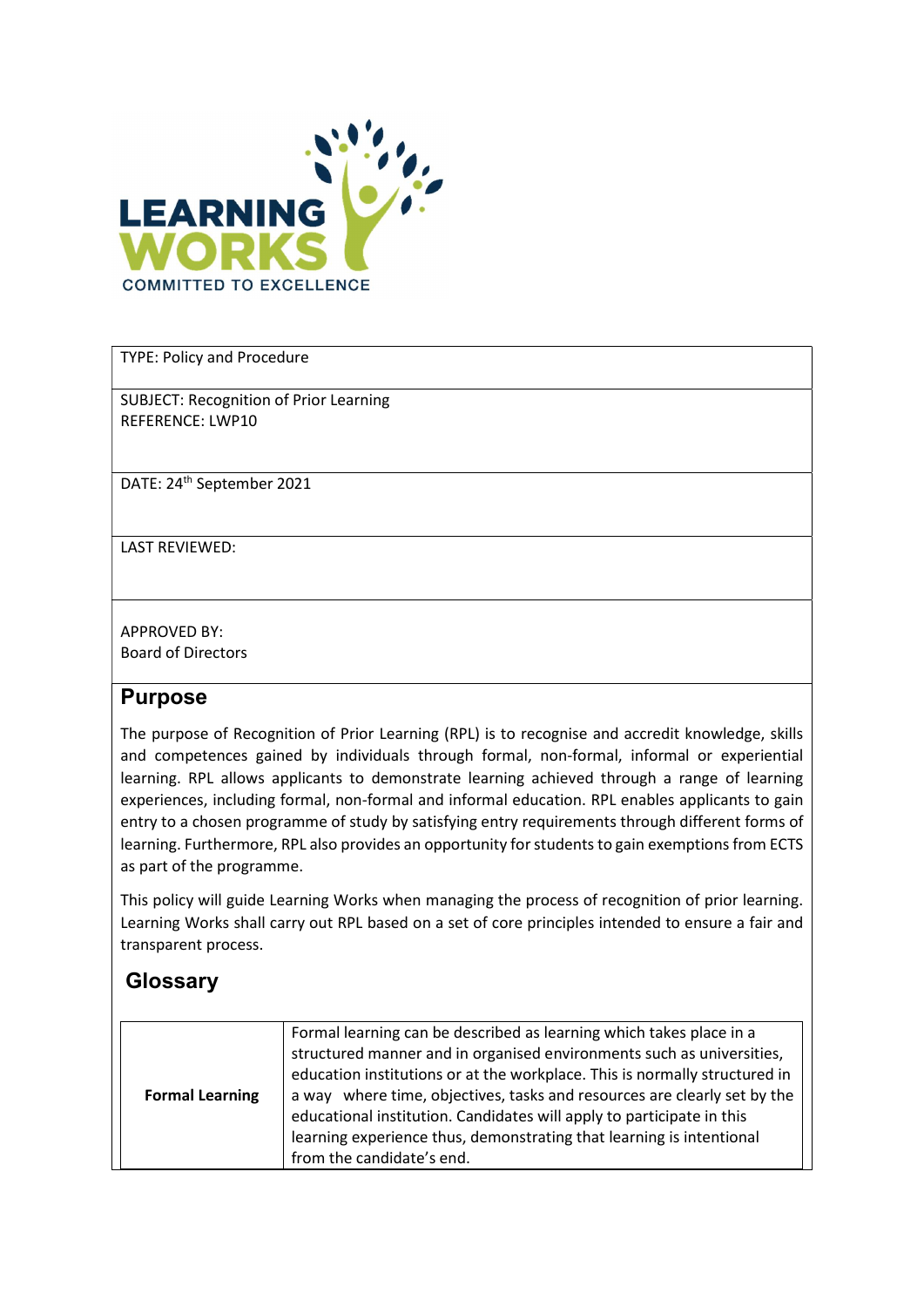| <b>Non-Formal</b><br><b>Learning</b> | Non-Formal learning is defined as learning that takes place within<br>planned activities. It generally takes place outside formal learning<br>environments but may also take place in a formal institution or in a<br>structured manner in terms of specified time frames, listed objectives<br>and provided support. Non-formal learning may be validated and can<br>lead to certification or recognition of prior learning. Non-formal<br>learning is also sometimes described as semi-structured learning. |
|--------------------------------------|---------------------------------------------------------------------------------------------------------------------------------------------------------------------------------------------------------------------------------------------------------------------------------------------------------------------------------------------------------------------------------------------------------------------------------------------------------------------------------------------------------------|
| <b>Informal Learning</b>             | Informal learning is not intentionally organised or structured in terms of<br>main objectives, tasks and time constraints. Informal learning normally<br>takes place during various activities done on a daily basis resulting from<br>the place of work, and other leisure and family activities. Objectives<br>may be achieved without the students' knowledge or perspective.<br>Informal learning is achieved through experience which can be random,<br>incidental learning.                             |
| <b>Work-Based</b><br><b>Learning</b> | Work-based learning is an educational strategy that provides students<br>with real-life work experiences where they can apply academic and<br>technical skills and develop their employability. Work- based learning<br>can be achieved using alternate methods in a vocational context<br>between VET institutions and or on the job.                                                                                                                                                                        |
| <b>Lifelong Learning</b>             | The rationale behind lifelong learning is the continuous personal and<br>professional development undertaken throughout life with no age limit                                                                                                                                                                                                                                                                                                                                                                |
| <b>Life-Wide Learning</b>            | Life-wide learning is all the learning and personal development that<br>emerges through activities in the different contexts experienced in life<br>with the aim of fulfilling roles and achieving specific goals and<br>continuously developing knowledge, understanding, skills capabilities,<br>dispositions and values within personal, civic, social and/or<br>employment-related contexts.                                                                                                              |
| Knowledge                            | Knowledge is the outcome of the collection and assimilation of<br>information through learning. In the EQF, knowledge is described as<br>being theoretical or factual.                                                                                                                                                                                                                                                                                                                                        |
| <b>Skills</b>                        | A skill is the ability to apply knowledge and use know-how to complete<br>tasks and solve problems. In the EQF, skills are described as cognitive<br>(use of logical, intuitive and creative thinking) and practical (involving<br>manual dexterity and the use of methods, materials and tools and<br>instruments)                                                                                                                                                                                           |
| Competence                           | The proven ability to use knowledge, skills and other abilities to perform<br>a function against a given standard in work or study situations and in<br>professional and/or personal development.                                                                                                                                                                                                                                                                                                             |
| <b>Learning Outcomes</b>             | Learning outcomes are statements of what a learner knows,<br>understands and is able to do on completion of a learning process.<br>Knowledge, skills and competencies are mapped against these learning<br>outcomes (fully or parts of it) for which the candidate seeks exemption<br>from a study unit therefore gaining credits.                                                                                                                                                                            |
| Portfolio of                         | A portfolio is a collection of documentation, references and records of                                                                                                                                                                                                                                                                                                                                                                                                                                       |
| <b>Evidence</b>                      | past learning experiences compiled by the applicant in order to                                                                                                                                                                                                                                                                                                                                                                                                                                               |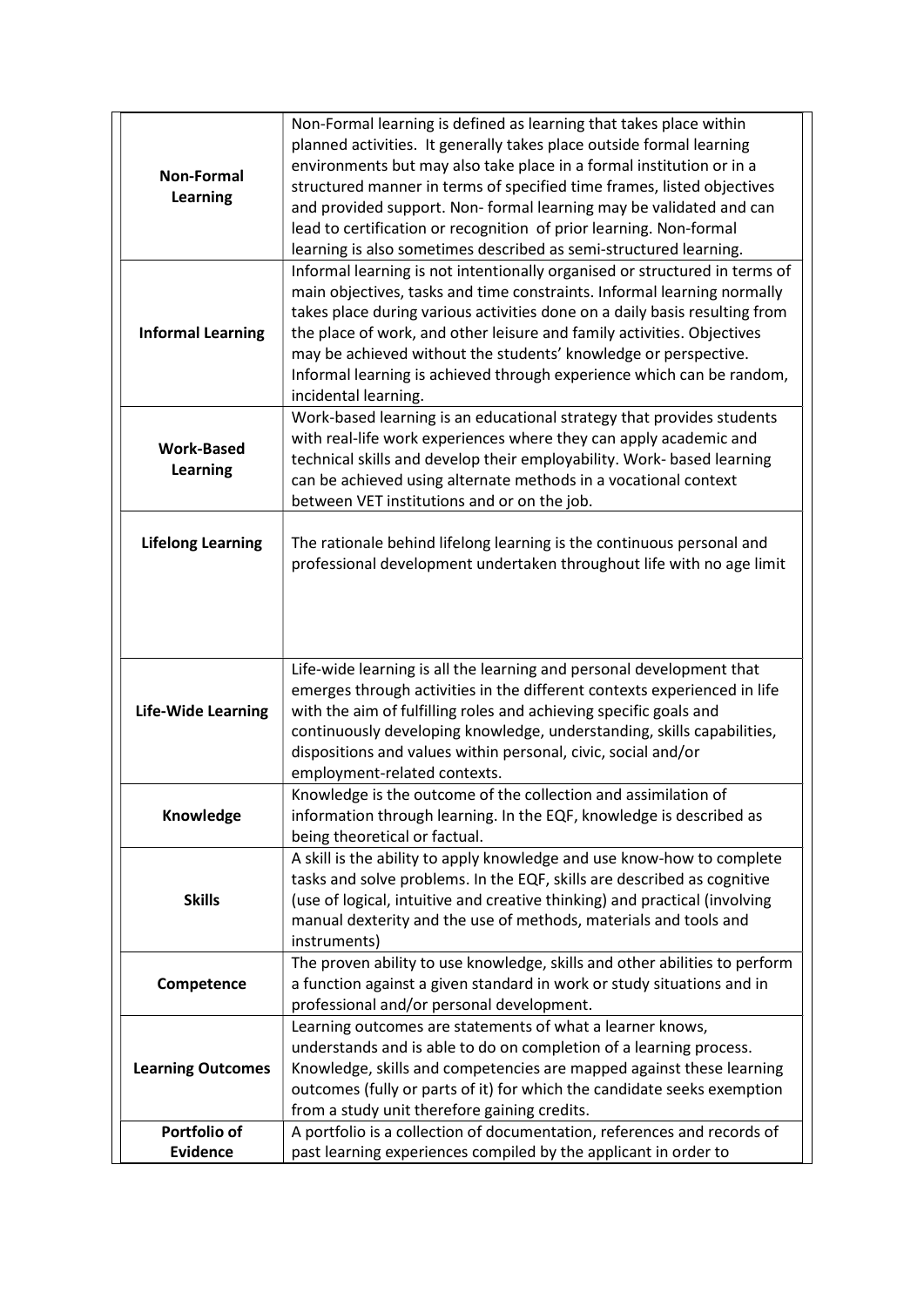|                                                  | demonstrate the learning achieved through different learning           |
|--------------------------------------------------|------------------------------------------------------------------------|
|                                                  | processes.                                                             |
| <b>RPL Coordinator</b>                           | The RPL coordinator is the person who coordinates the RPL procedures   |
|                                                  | within Learning Works (LW). This is the person who is the point of     |
|                                                  | contact for individuals seeking RPL after the RPL application has been |
|                                                  | submitted. The RPL coordinator is responsible for supporting           |
|                                                  | applicants/candidates throughout the process.                          |
| <b>RPL Technical /</b><br><b>Academic Expert</b> | RPL Technical Experts are academic experts with a technical or         |
|                                                  | academic background within a particular area or subject related to the |
|                                                  | programme of studies offered.                                          |

# Principles of recognition and accreditation of prior learning

Learning which takes place outside formal education may be enriching and may contribute to the acquisition of knowledge, skills and competences. RPL gives visibility, value and currency to such experiential learning thus making the learning more valuable to society. This allows all students and prospective students to enrol and succeed in formal education through gaining entry exemption from an amount of ECTS and modules thus avoiding repetition of content.

RPL will take place prior to admission to a programme of studies. Learning Works aims to give value to relevant learning, irrespective of the mode or place of learning. Learning Works shall ensure that its academic standards are maintained throughout the RPL process when mapping the learning outcomes of a study unit with those that the applicant may have achieved through previous formal, non-formal, informal or experiential learning.

Learning Works, therefore, offers RPL as an exemption from particular modules and a number of ECTSs as part of the chosen programme of studies.

Applicants applying for RPL must provide the necessary evidence as part of their application. A declaration form must be filled in and signed declaring that the evidence provided is true and solely the applicants' work. Further detailed information is provided in the section "The RPL Procedure".

Only up to 50% of the total amount of credits within a programme of studies may be achieved through RPL. Thus, for example, if a programme of studies has a total of 60 ECTSs, an applicant may be exempt from up to 30ECTSs through RPL.

# **RPL Procedure**

Learning Works aims to provide support and guidance to those applicants who obtained different types of learning through various experiences and who wish to access a programme of study through RPL. Information about the RPL process shall be available online through the Learning Works website: www.learningworks.edu.mt to facilitate and encourage prospective candidates to come forward and seek guidance prior to applying.

# 1. Contacting Learning Works

An applicant wishing to apply for RPL at Learning Works has access to the RPL policy on the Learning Works' website. Should the applicant require any further information or assistance with filling in the application formthey should contact Learning Works where the staff would be able to help and contact the RPL Coordinator as and when necessary.

# 2. Applying for RPL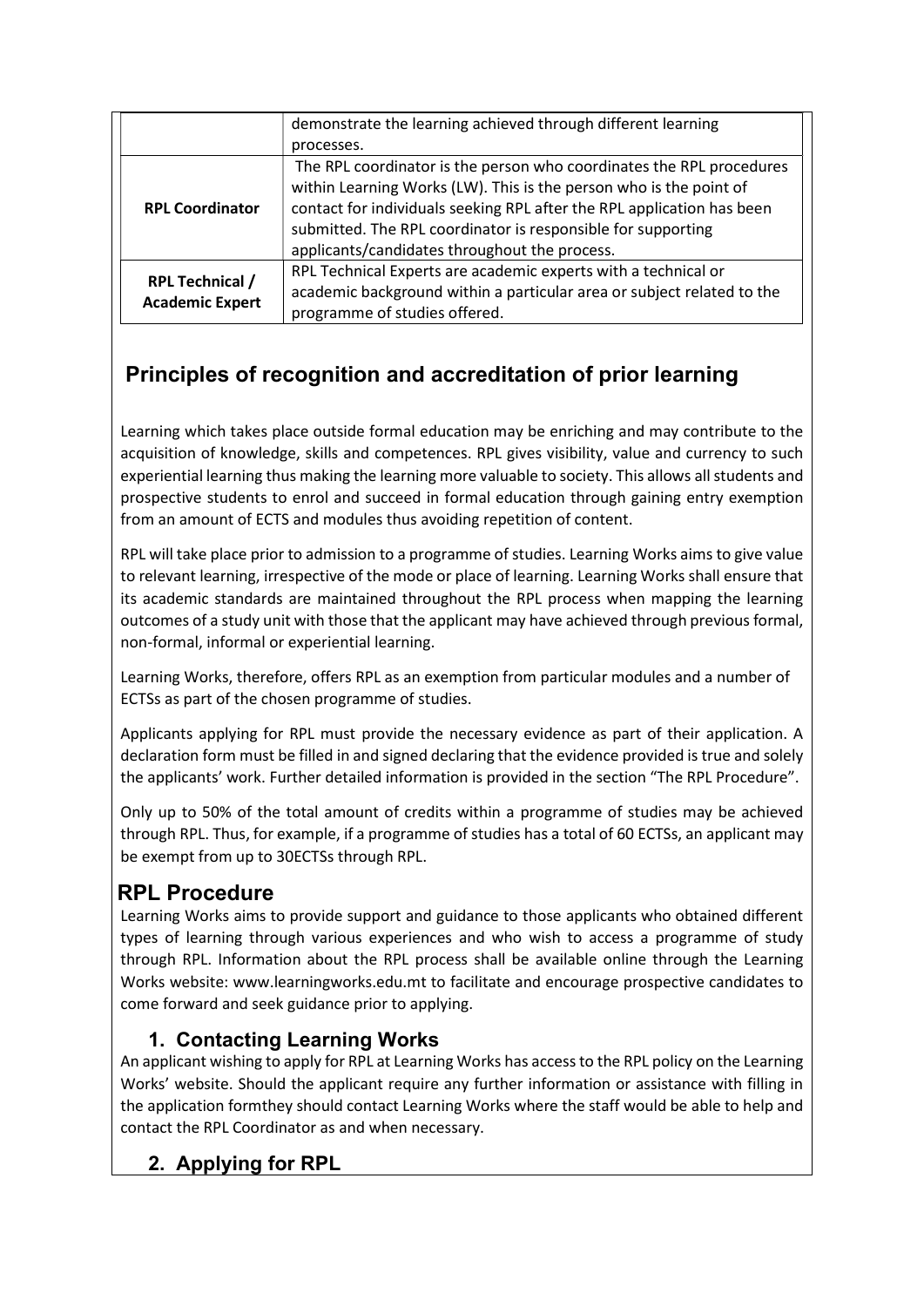Applicants who opt to apply for a programme of studies through the RPL route shall be responsible for demonstrating how the learning outcomes obtained through prior certified learning or experiential learning are relevant to the programme of studies they are applying for.

To ensure that the RPL can be carried out effectively, any form of evidence including any relevant documents is to be attached to the application. The evidence that can be included in a portfolio includes:

- $\checkmark$  A detailed, up-to-date curriculum vitae (CV)
- $\checkmark$  Employment history
- $\checkmark$  Any formal certificates or continuous professional development awards
- $\checkmark$  Letter of reference/s
- $\checkmark$  Duties performed at current/past jobs
- $\checkmark$  Voluntary work
- $\checkmark$  Examples of work-related documentation (e.g. prepared reports, budgets, plans, articles)
- $\checkmark$  Internship or apprenticeship programmes
- $\checkmark$  Other relevant evidence that is linked to the programme of studies/ study unit

The evidence is to be scanned and sent by email together with the application form on info@learningworks.edu.mt.

These documents will be filed and saved by the Learning Works' administration department. The RPL Coordinator, the CEO and the Internal Quality Assurers shall have access to this documentation.

The applicant shall fill and sign two declaration forms (which are annexed to the application form). The applicant shall sign to confirm that the evidence provided is authentic and to give access and permission to Learning Works to be able to verify the documentation provided when necessary.

#### 3. Application Process

The applicant should then submit the application form via email together with copies of the evidence as described above. An applicant will receive an update with regards to their RPL application submitted within two weeks. This update may include a request for more evidence or an invitation to any further assessment as deemed necessary by the RPL Coordinator. The RPL Coordinator will be present and available throughout the process so that applicants and staff can always be in direct contact.

Upon receipt of applications, Learning Works shall provide information to students about what is expected from the RPL process and carry out the steps in point 4 below.

#### 4. Reviewing of the Application Form

The CEO shall appoint one or more assessors who are deemed appropriate to assist the RPL Coordinator in carrying out these assessments. The RPL Coordinator's role is to provide support to the assessors and technical experts who form part of the process. Should a conflict arise, the RPL Coordinator's decision is final.

Technical or Academic experts are to be appointed to carry out the interviewing part of the assessment. The RPL procedure should give applicants the opportunity for formative and personal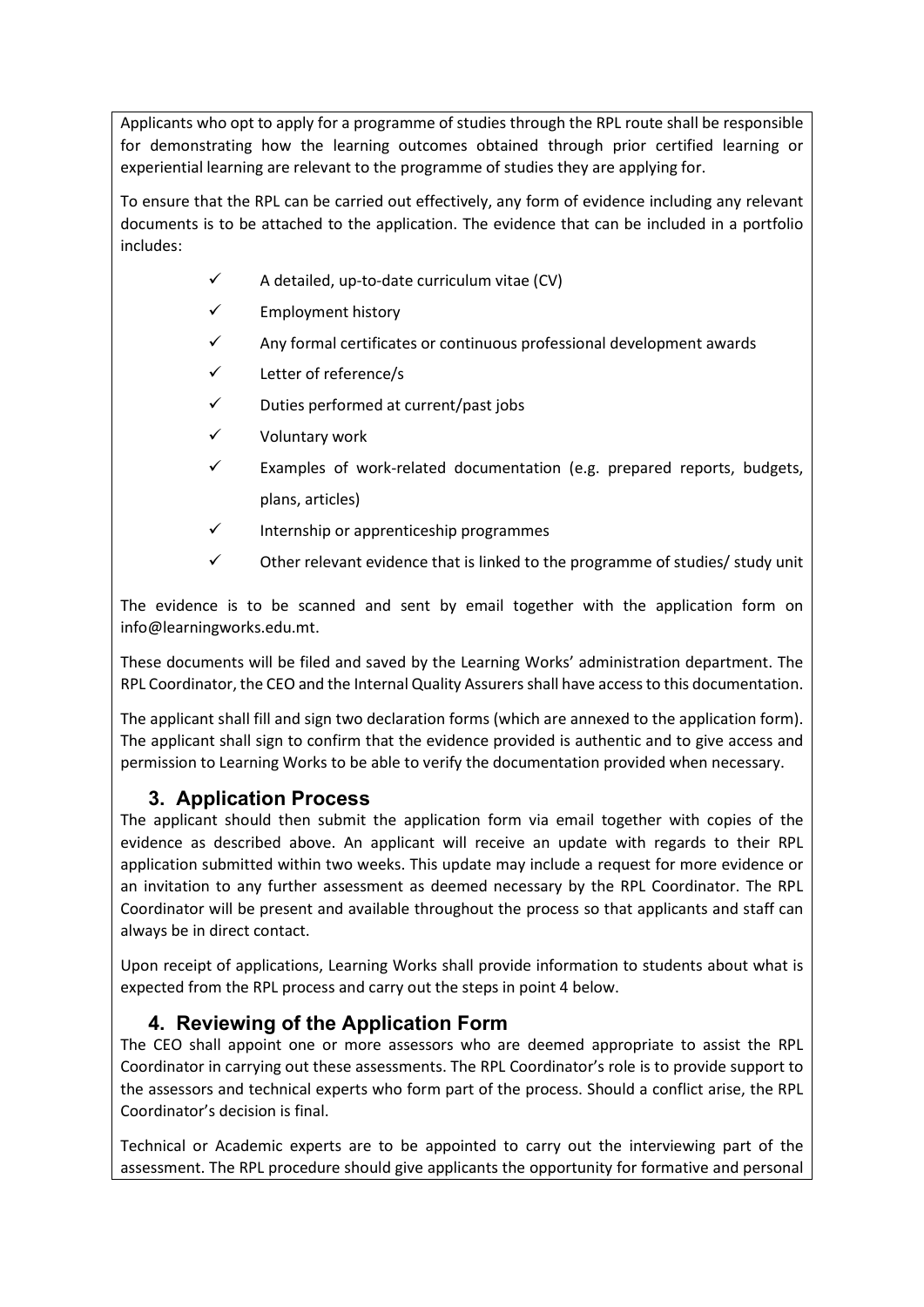development through the whole process, therefore feedback should be provided throughout the process. This will be provided through a form that the technical experts shall compile following the assessment process.

# 5. Evaluation Methods

The evidence submitted to support the application form shall be assessed against the learning outcomes of the relevant programme of studies. Consideration will be given to:

- i. Validity Documents and evidence provided for RPL should match the appropriate academic level and at least 70% of the learning outcomes required by the relevant programme of studies and the respective modules.
- ii. **Sufficiency** Applicants shall provide sufficient documentation to support their application form. This will aid in determining the type of assessment to be carried out by the technical experts.
- iii. **Authenticity** The applicant should provide a variety of documentation together with signed declaration forms.
- iv. Relevance Learning achieved through different forms of learning as stated in the glossary is to be mapped to the learning outcomes of the respective programme of studies.

The RPL Assessment will include the review of the application form as well as one or a combination of the following overarching assessment methods to ensure that the RPL awarded is valid and sufficient.

- i. Brief Assignment: This will be determined by the technical experts. This is to allow the applicants to demonstrate the learning outcomes which were acquired through different forms of learning.
- ii. Interview / Oral Examination: This is to provide the applicants with the opportunity to submit additional information in person which is in line with the learning outcomes of the respective programme of studies and its study units.
- iii. Practical Assessment: Direct observation of the applicant may be required to confirm the competences previously obtained. A simulation of a particular role may be applied if necessary.
- iv. Case Study: This is to provide the applicant with the opportunity to carry out decision making skills in a particular situation which is given by the technical experts.
- v. Written Test: If deemed necessary assessors may ask candidates to sit for a written test based on the learning outcomes of the programme of study or the modules that the applicant applied for.

The candidate will be notified about any method of assessments in two weeks by Learning Works who will carry out the necessary arrangements beforehand.

## 6. Feedback and Results

Once all the necessary RPL assessments and evaluations are done, the assessors, technical experts and the RPL Coordinator shall compile a report on the applicant's RPL process which will include the final results and marks obtained. The applicant is to be given marks based upon the evidence presented, the interview and any other assessment carried out. The applicants will be assessed against the learning outcomes of the respective study unit. If the evidence, knowledge, skills and competences presented during this process prove that the candidate is already in possession of at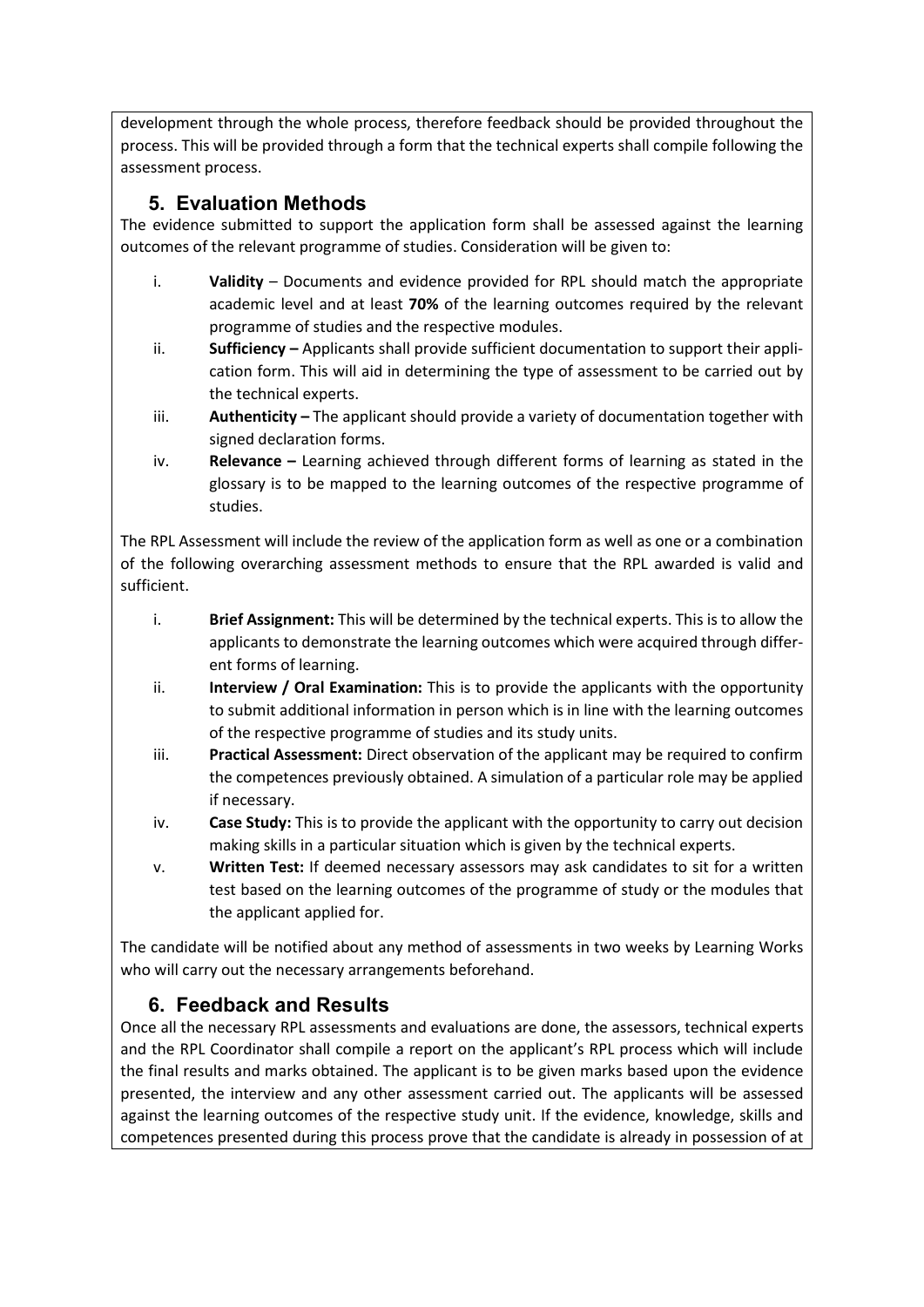least 70% of the learning outcomes of the particular programme of studies, then the applicant will be exempt from particular modules in the chosen programme of studies.

# 7. Appeals

Applicants who may feel that the RPL assessment was unfair may forward their written complaint to the CEO of Learning Works via email on cbonnici@learningworks.edu.mt copying the Internal Quality Assurance staff (IQA@learningworks.edu.mt). In this case, the CEO shall appoint another assessor as a technical expert to reassess the first assessment. The second assessment result shall be deemed as final, and feedback shall be provided to the applicant in a detailed report compiled by the appointed technical expert.

# 8. Quality Assurance

Any documentation compiled throughout the RPL process shall remain confidential and filed by the administration department at Learning Works. The Internal Quality Assurance staff should be given access to check reports and relevant documentation should the need arises.

The Internal Quality Assurance Department will constantly be updated on the RPL procedures to ensure efficient monitoring of the RPL process. QA personnel shall make sure that assessments are held in a fair and transparent manner and ensure that the evidence is analysed fairly and according to the set RPL policy.

# 9. Results

Within a month from the final assessment, the applicant is expected to receive the results of the RPL process. If the candidate is successful and is exempt from any modules and several credits, this will be reflected in the final transcript. Learning Works shall mark these modules with an asterisk and a Pass in the final transcript.

# 10. Applicable Fees

A processing fee of €25 per ECTS is applied. The final fee of the RPL shall be based on the number of the total credits allocated per module (e.g. if a module has 6 credits, a fee of €150 is charged prior to the assessment process).

If the candidate is successful in the RPL assessment and hence obtain an exemption it is to be ensured that a candidate is not charged twice. This is worked out through deducting the exempted number of ECTS from the full ECTS of the programme of studies. For example, if a programme of studies has 60ECTS and the candidate has obtained exemption for 5 ECTS, then the candidate is to be charged for 55ECTS and not the full programme.

Applicable fees may be amended from time to time and any changes will be reflected in an update of these policy and procedures.